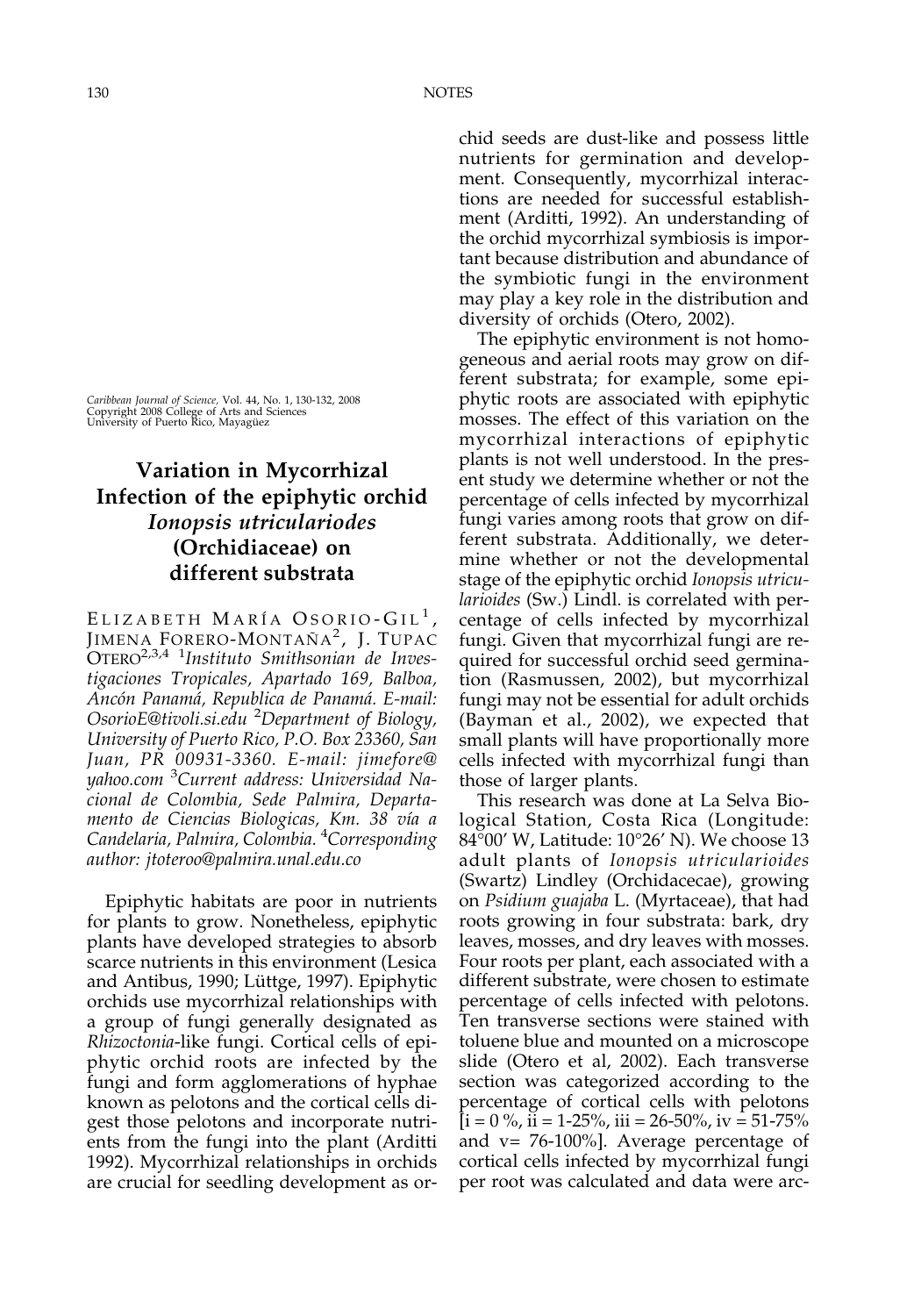sine transformed for normalization. We measured the length of the longest leaf, an effective surrogate for plant size in this species (Montalvo and Ackerman, 1987).

There were significant differences in the percentage of infected cells among roots on all different substrata (Nested ANOVA  $F_{3, 32} = 47.60$ , p < 0.001, Fig. 1). The trophic status of orchid mycorrhizal fungi is not clear (Bayman et al., 2002). Roots growing on mosses had a higher percentage of cells infected by the fungi. *Ionopsis utricularioides* in Puerto Rico is specifically associated to a group of *Rhizoctonia*-like fungi in the genus *Ceratobasidium* (clade B) (Otero et al., 2002; Otero et al 2004). The same group of fungi was found associated with this species in Panama and Costa Rica (Otero et al., 2007). Some *Ceratobasidium* spp., such as *C. bicorne* from northern-Europe, are moss pathogens (Hietala et al., 2001). Possibly some orchid mycorrhizal fungi are moss pathogens that infect the orchid roots and seed but are controlled and utilized by orchids. Alternatively, the high percentage of root cells with mycorrhizal fungi growing in mosses may be a consequence of microclimatic conditions (e.g. moisture) conducive to fungal growth.

There were significant differences in the percentage of infected cells among plants in different host trees (Nested ANOVA,  $F_{3,41} = 21.60$ , p < 0.0001), even though the trees were the same species and close to each other. The percentage of infected cells by mycorrhizal fungi in roots of *I. utricularioides* may be affected by abiotic factors



FIG. 1. Percentage of cells infected by mycorrhizal fungi of roots of *I. utricularioides* growing in different substrates. Error bars are *sd*. letters indicate statistically significant differences.

that influence the growth and availability of the fungi such as humidity, temperature, pH, irradiance and substrata and by the presence of competitors, such as pathogenic parasites and fungivorous arthropods. These factors likely vary over time and at small spatial scales creating different microhabitats that affect the distribution and composition of the fungal community. Established epiphytic orchids, not needing the fungal association, would be immune to such changes. It is possible that the fungal community around the orchid root changes over time and that the mycorrhizal fungi become locally extinct, but the orchid is able to survive such events and persist having low mycorrhizal infection.

The percentage of infected cells was not correlated with plant size (Pearson correlation,  $r = 0.34$ ,  $N = 13$   $p = 0.25$ , Fig. 2). Plants of similar sizes had considerable differences in the percentage of infected cells and vice versa. We expected small plants to have a higher percentage of infection than bigger ones. Nonetheless, our data did not fit this prediction; the percentage of cells infected by mycorrhizal fungi was independent of plant size. While of different sizes, all plants considered in this study might be adults that do not represent the stages in which fungi is particularly important (e.g. seedlings and protocorms). Infrequent mycorrhizal infections have been documented for epiphytic orchids (Hadley and Williamson, 1972; Lesica and Antibus, 1990; Rivas-Rossi et al., 1998; Otero et al., 2002; but see, Goh et al., 1992;).



Our results show that roots associated

FIG. 2. Relationship between the length of the longest leaf and the percentage of cells infected by mycorrhizal fungi in *I. utricularioides*. Leaf size is an estimator of plant size.